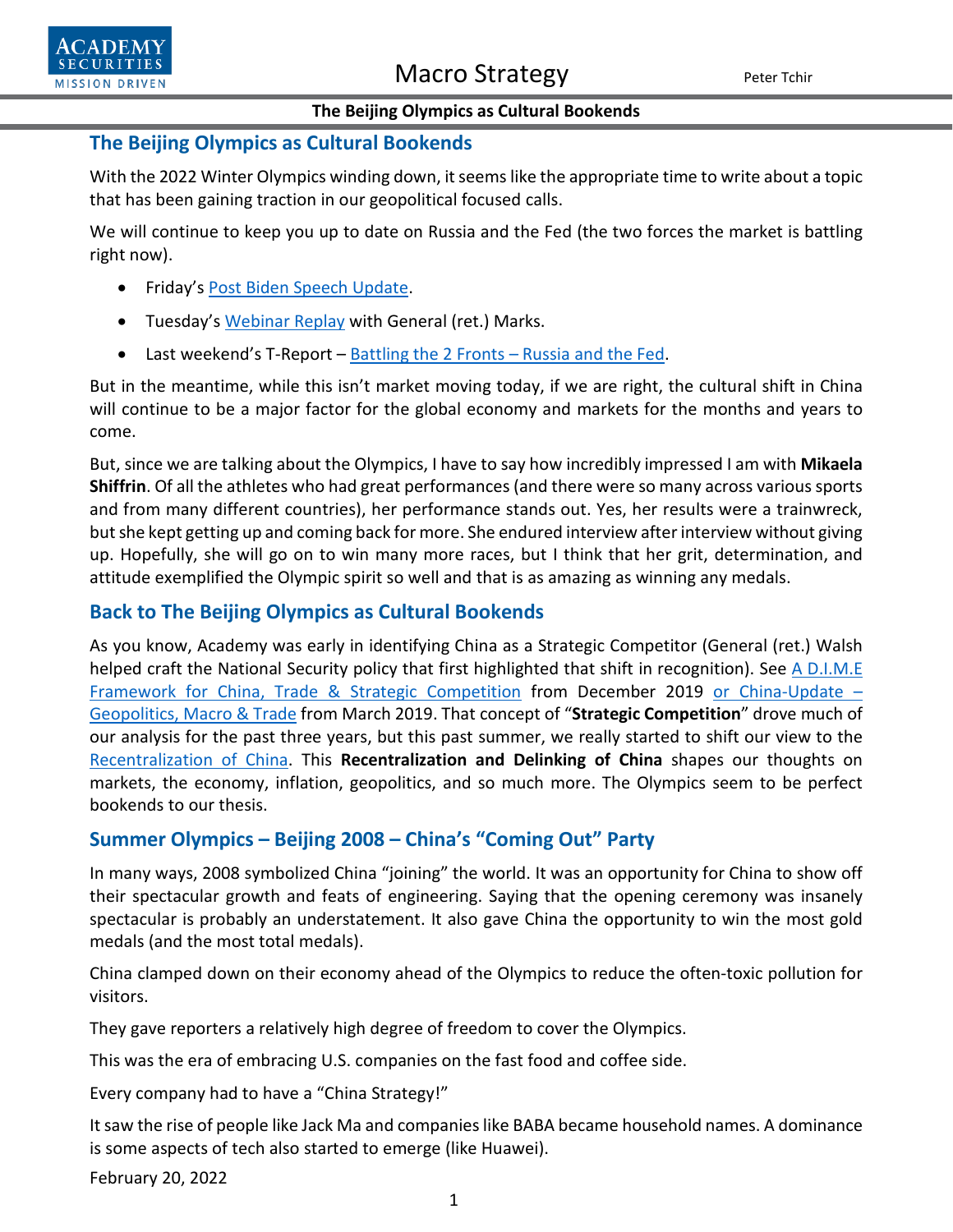# Macro Strategy Peter Tchir



#### **The Beijing Olympics as Cultural Bookends**

Chinese stock markets and real estate attracted global attention.

Newly rich and well-off Chinese citizens were a huge boom to global tourism.

It was this type of thinking and relative openness to foreigners that led to the Silk Road Economic Belt, now known as the Belt and Road Initiative.

It was a time when it seemed difficult to believe that this was the same country that had the Tiananmen Square protests and subsequent crackdown just 20 years earlier.

## **Winter Olympics – Beijing 2022 – China's "Going Home" Party**

So much has changed over the past 14 years:

- **The reassertion of the Communist Party.** The Communist Party has always been in charge, but there have been a series of little things that seem to be reminding everyone about who the boss really is. Sometimes subtle and sometimes overt, but all pointing to ensuring that the populace understands who runs the country.
- The Jack Mas of the world are no longer the "unofficial" spokespeople of China.
- **Hong Kong** is looking less and less like "One Country, Two Systems."
- Every cell phone has facial recognition, which seems to be used to track people and enforce certain types of behavior.
- The **Digital Yuan** may sound great, but it is yet another form of information gathering and ultimately control (China doesn't want "money" or "wealth" outside of the system).
- **Whatever the origins of COVID-19**, the initial handling of COVID by China in terms of information sharing has created some serious distrust and impaired relationships.
- **Debt Diplomacy or Economic Colonization** seems to have been the result of much of their Belt and Road Initiative. They have a collection of important assets across the globe (especially ports and critical infrastructure) that in hindsight, probably should have been more protected. They have countries that are something less than allies, but something more than vassal states. Geopolitical allegiances have shifted and continue to shift.
- **Military expansion.** They continue to militarize the South China Sea. They've taken a "brown water" navy (coastal protection) and changed it into a "blue water" navy which lets them project power across the globe (they don't match the U.S. or even Russia in terms of that yet, but it seems like only a matter of time).
- **Real-Estate Bubble?** It is far from clear how bad the real estate problem in China is, but there is evidence that it could be problematic. My sense is that they will "fix it" by isolating and turning to "domestic" solutions, which may hurt foreign investors (further delinking China) and it is likely to **shift wealth from the rich to the general populace (kind of back to basics for communism)**.
- **Increasingly important domestic market.** This is a "good" reason for some of the delinking. As China has achieved a level of wealth for many, the domestic economy becomes more important and that is part of why China is less outwardly looking.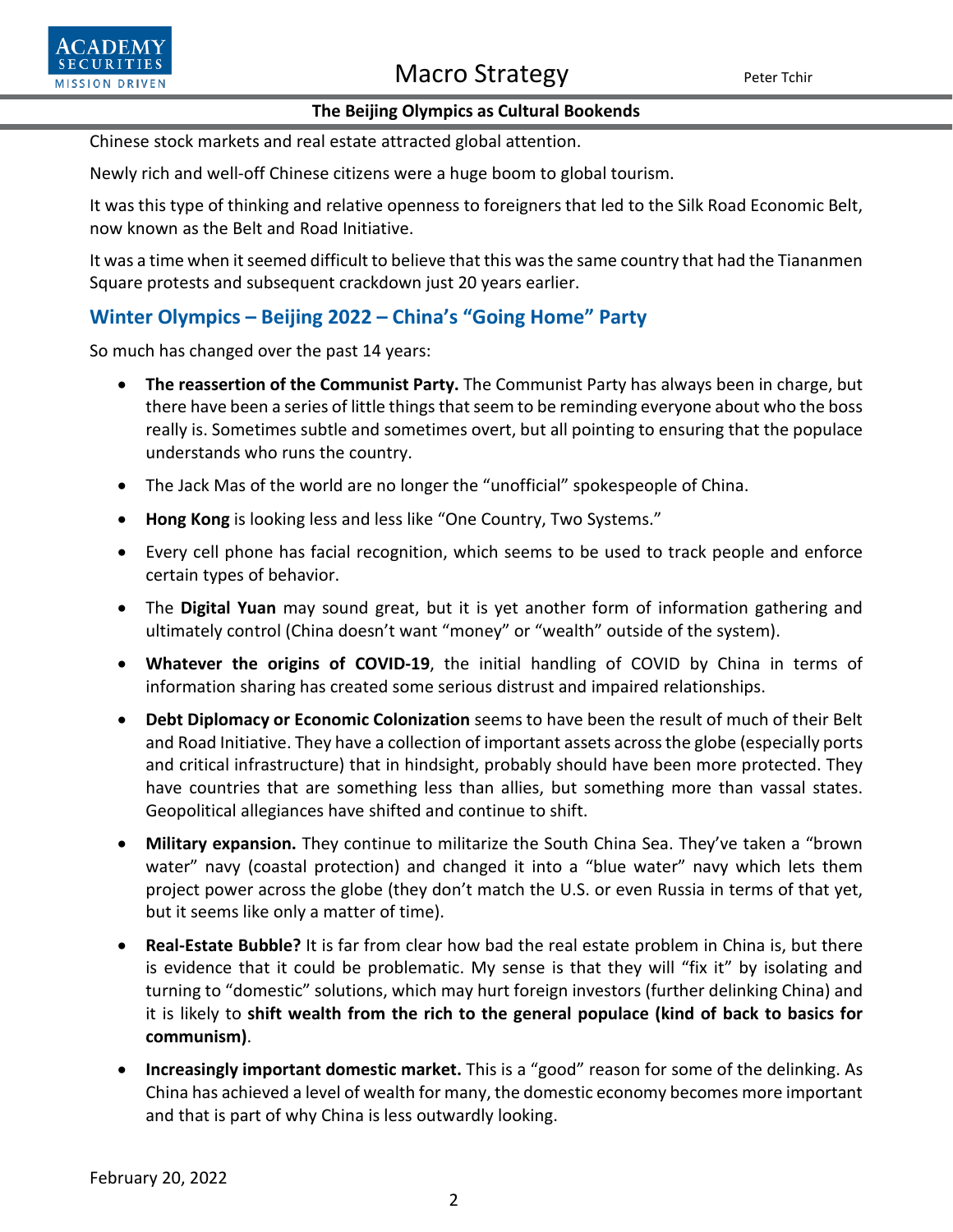Macro Strategy Peter Tchir



#### **The Beijing Olympics as Cultural Bookends**

- **Demographics are problematic.** China has two big demographic issues.
	- o **An aging population.** The one child policy has left China with a population heavily skewed towards the elderly. They are trying to fix this by moving to two children and now three children as policy. But even assuming that the birthrate will rise rapidly without the restrictions, it will take time to fix.
	- o **Disproportionately high number of young men.** It is just a fact, as sad as it is, that the one child policy wound up with far more families with one boy rather than one girl. One thing that does scare me a bit (more a back of the mind type of fear rather than something that keeps me awake at night) is that one "traditional" method of reducing the number of young males in a population is war. In many ways, I can't believe I'm writing this, as it sounds so far-fetched, yet between the military's growth, constant Taiwan headlines, and what Russia is doing on the Ukrainian border, I can't help but write about it.
- Whether changing the rules or merely enforcing existing rules, their companies have become far more dangerous for foreign investors.

**Maybe I have painted too rosy of a picture from the mid-2000s or too gloomy of a picture from today's perspective, but I think that the shift is real, and history will look back at these two Olympics as coinciding with big shifts in China's attitude.**

### **Domestic versus International**

One of the most profound statements that I hear frequently comes from General (ret.) Marks:

• **Every issue that affects China, anywhere on the globe, is considered a domestic issue.**

There is logic to this. If something affects you, why is it that much different if you are being affected by internal or external forces?

We differentiate between internal and international all the time. It is how we think. China does not. To be honest, maybe we spend too much time differentiating and letting that impact how we proceed to solutions. Maybe not.

In any case, as you think about your strategy with China, I think that this is such an important point that I wanted to highlight it separately.

### **The Competition for Resources and Climate Change**

The Strategic Competition with China is only growing. Rare Earths - A National Security & [Environmental Threat](https://www.academysecurities.com/rare-earth/) from a year ago is even more relevant today.

Securing resources will be an ongoing issue for us and China. In many ways, China is ahead of us. I've focused more on the rare earths and critical minerals that are becoming increasingly important as we change our energy needs and sources. But, as the China/Russia gas pipeline deal shows (and so much of their dealings are in coal) we need to make sure existing needs can be met until new sources of energy come on line in a significant manner.

Also, if COP22 didn't make it clear that China is going to march to the beat of their own drum on climate change, some of their recent actions should make it clear.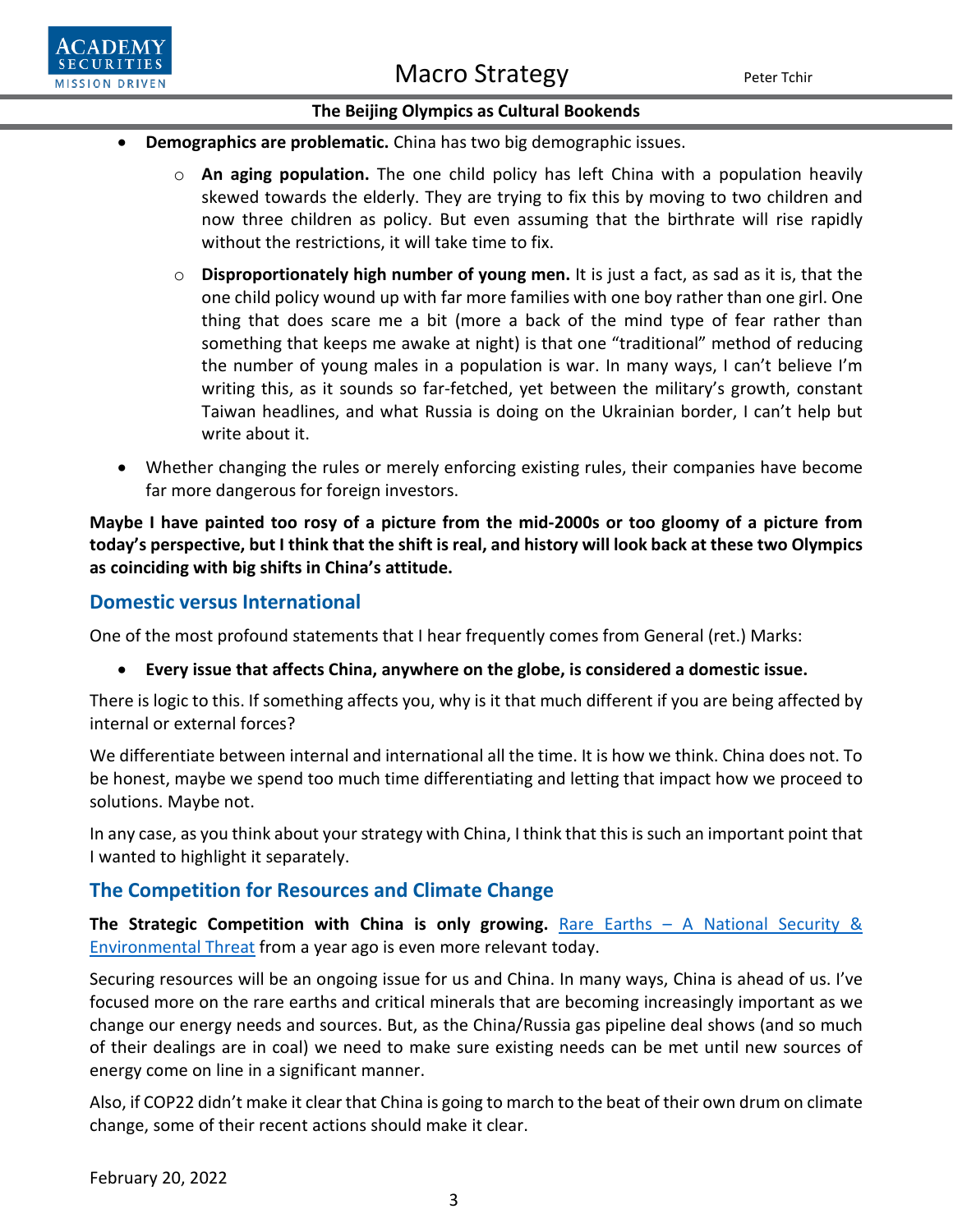



#### **The Beijing Olympics as Cultural Bookends**

I say it half-jokingly, partly because it is too depressing, but I'm left with this thought:

- **"We" (the U.S. or West) have visions of where we want to get to, but very little planning on how to get there.**
- **China has little vision of where they want to be, but is aggressively securing everything they think "we" might need.**

It is so easy to envision a map of the world, circa 2000, where if you plot sources of oil and natural gas, it will overlap almost perfectly with high levels of U.S. engagement. I suspect that by 2025, that map which overlaps with high levels of U.S. engagement will correlate with rare earths and critical minerals. Sadly, I think that China figured this out several years ago and we are playing catch-up. We can still win, but we need a plan!

### **Business Follows the Flag**

There is a saying that "business follows the flag." That typically means that high levels of U.S. presence (including military) tend to create environments that are good for business.

So, on the bright side, as we work to secure new resources and shift supply chains, there will be new opportunities. **Without a doubt, tech and healthcare related products will see intense pressure to be more secure**. We cannot face pandemics without the ability to manufacture our own PPE and medicines. So, there will be opportunities to build out domestically and with countries that are "close" to us, either via proximity, or political views, or both.

There is a danger, though, that as we have pulled our proverbial flag back across the globe, business will become more difficult. Maduro is still in charge of Venezuela which I think is meaningful and relevant to this topic.

I do think that while China might be more inward looking, there is at the same time a move away from China, which will impact the global economy.

### **Just a "Thought Piece"**

Somehow, I felt the need to caveat today's report as a "thought" piece because these changes have been taking place already, the Olympics (as bookends) is more of a symbolic construct than a defining moment, and finally (and even I think that it sounds a bit pessimistic) it doesn't tell me what to do on Tuesday morning when markets open.

### **Having said that, I think that exploring what it means for your business or investments if we are correct about a more inward-looking China is a crucial exercise for you to undertake.**

Now back to checking newsfeeds every few minutes to see if something has changed in Ukraine, which is a pretty sad state of affairs when you think about it  $\langle \cdot \rangle$ .